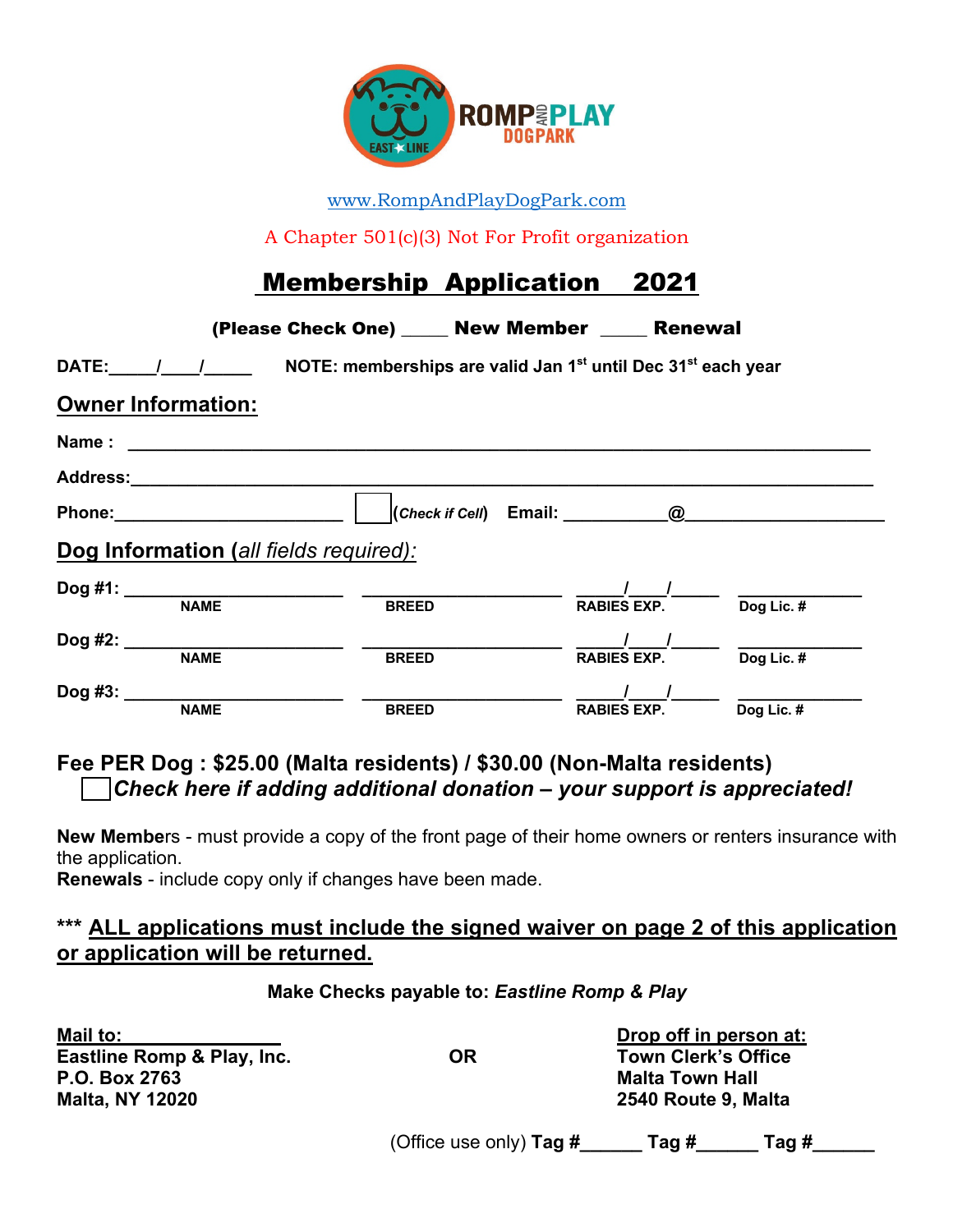#### ACCEPTANCE OF RISK & RELEASE OF LIABILITY WAIVER FORM

Acceptance of Risk & Liability Waiver: Acceptance of the terms and conditions of this release and the adherence to the established Eastline Romp and Play Dog Park Rules & Town of Malta Regulations are conditions of membership approval, retention, and renewal. Membership may be revoked for noncompliance as may be required by the Town.

I do hereby acknowledge and accept that I have voluntarily applied to participate and utilize, with my dog(s) the Eastline Romp & Play Dog Park located in Malta, NY. I fully understand and acknowledge that unleashing my dog and being physically present at the dog park area involves risks of injury to me, any individual accompanying me, or other persons, my dog(s) and other dog(s), including but not limited to, risks resulting from aggressive dogs, unpredictable behavior and lack of proper training. I further understand that despite the efforts of both the Town of Malta, NY and Eastline Romp and Play Inc. to ensure owners have complied, there is a risk that not all dogs present in the dog park are licensed and vaccinated for rabies, which could result in injury to a person or a dog.

Additional risks include, but are not limited to: dog fights; dog bites; theft or unlawful capture; escape over and under the fences; vegetation or standing water that may be unhealthy or poisonous if consumed; burrs, or seed that may become lodged in the dog's coat, feet, eyes, nose, or ears; mosquitoes; spiders; ticks; chiggers; fleas and other insects; wildlife typically found in a park, such as foxes, deer, raccoons, opossums; muskrats; field mice; turtles, etc. It is further my understanding that usage of the dog park is self-directed and shall not be directly supervised by an agent or employee of the Town of Malta, NY or Eastline Romp and Play Inc.

Additionally, I accept and acknowledge that I assume any and all risks associated with the usage of the dog park, including fixtures and equipment, in an unsupervised and self-directed manner. By accepting the prescribed terms and conditions and signing this I release, indemnify and save harmless the Town of Malta, NY and Eastline Romp and Play Inc., it's agents, officers, and employees and assigns from and against all loss, cost, damages, expense, and liability resulting from my use of the dog park, including death, sickness, injury, and disease to any person or dog, or destruction to property, real or personal, arising directly from my use of the dog park. I do herby acknowledge that I have carefully read this release of liability, and fully understand, agree with and accept the terms and conditions that have been outlined herein. Further, I acknowledge that I have received and reviewed a copy of the dog Park Rules and regulations for the dog park's use and agree to abide by said rules as set forth. I accept and acknowledge personal responsibility and liability for any injury or damage cause as a result of the wrongful or aggressive behavior of my dog, whether the loss occurs as a result of biting, jumping, scratching, digging, charging or any other behavior. I hereby do certify that I am over the age of 18 and of sound mind. Further, I understand that all fees paid are nonrefundable and that my membership may be revoked by Eastline Romp and Play Board of Directors for misuse of the park or repeated aggression on the part of the dogs under my direct ownership or supervision.

| <b>Print Name:</b> |  |  |  |
|--------------------|--|--|--|
|                    |  |  |  |

Signature: \_\_\_\_\_\_\_\_\_\_\_\_\_\_\_\_\_\_\_\_\_\_\_\_\_\_\_\_\_\_\_\_\_\_\_\_\_\_\_\_\_\_\_